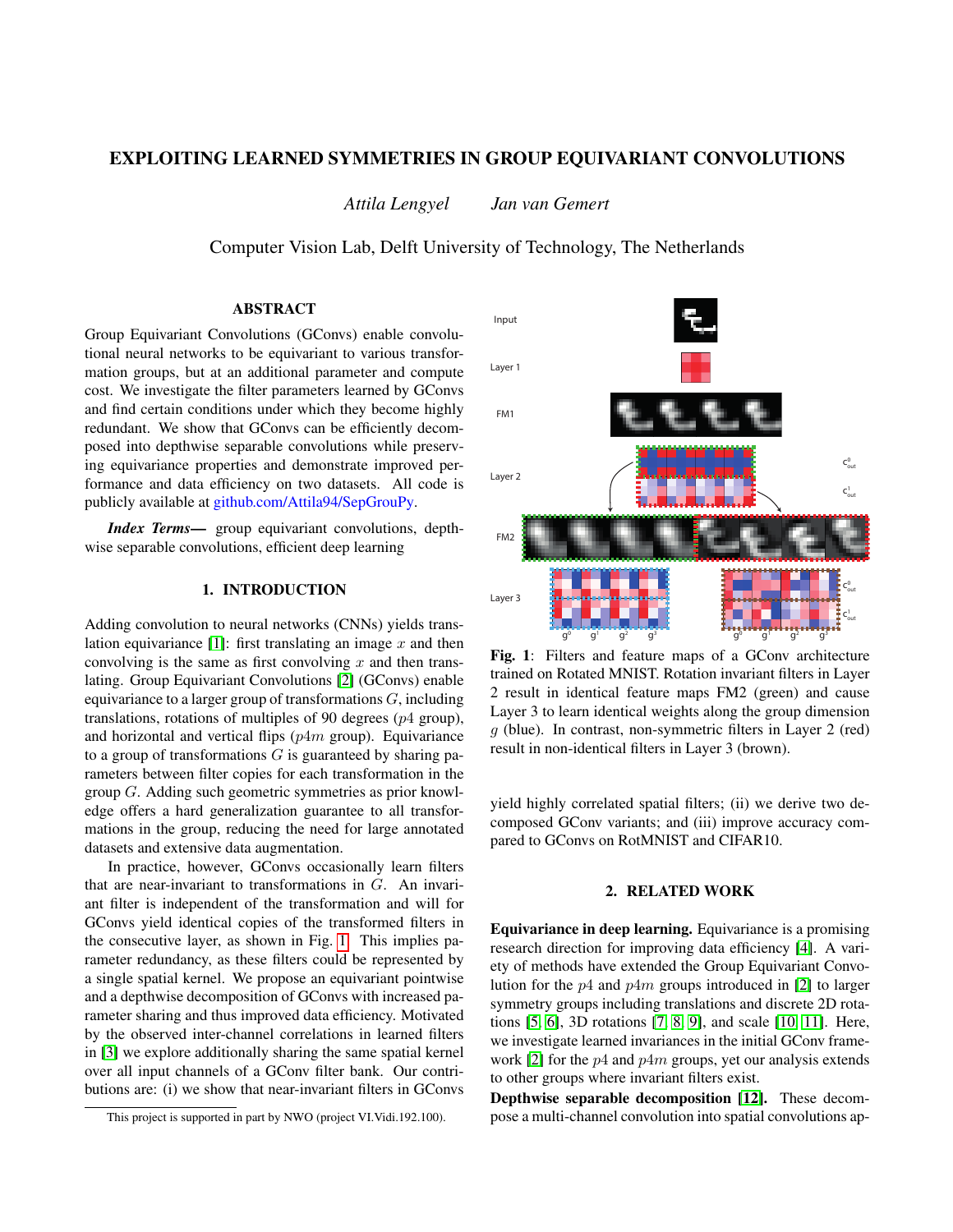plied on each individual input channel separately, followed by a pointwise (1x1) convolution. Depthwise separable convolutions significantly reduce parameter count and computation cost at the expense of a slight loss in representation power and therefore generally form the basis of network architectures optimized for efficiency [\[13,](#page-4-12) [14,](#page-4-13) [15\]](#page-4-14). The effectiveness of depthwise separable convolutions is motivated [\[3\]](#page-4-2) by the observed inter-channel correlations occurring in the learned filter banks of a CNN, which is quantified using a PCA decomposition. We do a similar analysis to motivate and derive our separable implementation of GConvs.

### 3. METHOD

#### 3.1. Group Equivariant Convolutions

Equivariance to a group of transformations  $G$  is defined as

$$
\Phi(T_g x) = T'_g \Phi(x), \quad \forall g \in G,\tag{1}
$$

where  $\Phi$  denotes a network layer and  $T_g$  and  $T'_g$  a transformation  $g$  on the input and feature map, respectively. Note that in the case of translation equivariance  $T$  and  $T'$  are the same, but in general not need to be. To simplify the explanation, we first focus on the group  $p4$  of translations and 90-degree rotations, but extend to larger groups later.

Let us denote a regular convolution as

$$
X_{n,:,:}^{l+1} = \sum_{c}^{C^l} F_{n,c,:,:}^l * X_{c,:,:}^l,
$$
 (2)

with X the input and output tensors of size  $[C^l, H, W]$ , where  $C<sup>l</sup>$  is the number of channels in layer l, H is height and W is width, and F the filter bank of size  $[C^{l+1}, C^l, k, k]$ , with k the spatial extent of the filter.

In addition to spatial location, GConvs encode the added transformation group  $G$  in an extra tensor dimension such that X becomes of size  $[C^l, G^l, H, W]$ , where  $G^l$  denotes the size of the transformation group  $G$  at layer  $l$ , i.e. 4 for the p4 group. Likewise, GConv filters acting on these feature maps contain an additional group dimension, yielding a filter bank  $F^l$  of size  $[C^{l+1}, C^l, G^l, k, k]$ . As such, filter banks in GConvs contain  $G<sup>l</sup>$  times more trainable parameters compared to regular convolutions. A GConv is then performed by convolving over both the input channel and input group dimensions  $C^l$  and  $G^l$  and summing up the outputs:

$$
X_{n,h,:,:}^{l+1} = \sum_{c}^{C^{l}} \sum_{g}^{G^{l}} \tilde{F}_{n,h,c,g,:,:}^{l} * X_{c,g,:,:}^{l}.
$$
 (3)

Here  $\tilde{F}^l$  denotes the full GConv filter of size  $[C^{l+1}, G^{l+1}, G]$  $C^l, G^l, k, k]$  containing an additional dimension for the output group  $G^{l+1}$ .  $\tilde{F}^l$  is constructed from  $F^l$  during each forward pass, where  $G^{l+1}$  contains rotated and cyclically permuted versions of  $F<sup>l</sup>$  (see [\[2\]](#page-4-1) for details). Note that input images do not have a group dimension, so the input layer has  $G^{l}=1$  and  $X^{1}_{c,g,:,:}$  reduces to  $X^{1}_{c,:,:}$ , whereas for all following layers  $G^{l}=4$  for the p4 group (and  $G^{l}=8$  for p4m).

## 3.2. Filter redundancies in GConvs

A rotational symmetric filter is invariant to the relative orientation between the filter and its input. Thus, if the filter kernels in the group dimension of a  $p4$  GConv filter bank  $F<sup>l</sup>$  are rotational symmetric and identical, the resulting feature maps will also be identical along the group dimension due to the rotation and cyclic permutation performed in constructing the full filter bank  $\tilde{F}^l$ . As a result, the filters in the subsequent layer acting on these feature maps receive identical gradients and, given same initialization, learn identical filters. This is illus-trated in Fig. [1](#page-0-0) where a  $p4$  equivariant CNN is trained on Rotated MNIST. The first layer contains a single fixed rotation invariant filter. All layers have equal initialization along the group dimension and linear activation functions. The filters in layer 2 converge to be identical along the group dimension. Furthermore, the filter kernels in the second layer belonging to the first output channel (green) are also rotational symmetric, resulting in identical feature maps in FM2 (green) and consequently the filters learned in the first input channel of layer 3 (blue) become highly similar. This is in contrast to the non-symmetric filters in layer 2 (red), resulting in nonidentical filters in layer 3 (brown).

Even non-rotational symmetric filters can induce filter correlations in the subsequent layer. For instance, an edge detector will result in inverse feature maps along the group dimension, i.e.  $g^0 \approx -g^2$  and  $g^1 \approx -g^3$  and the filters acting on these feature maps will receive inverse gradients and consequently converge to be inversely correlated. Inversely correlated filters can be decomposed into the same spatial kernel multiplied by a positive and negative scalar.

<span id="page-1-0"></span>Upon visual inspection of the learned filter parameters of a regular p4 equivariant CNN we observe that, even without any fixed symmetries or initialization and with ReLU activation functions, the filter kernels tend to be correlated along the group axis. To quantify this correlation we perform a PCA decomposition similar as in [\[3\]](#page-4-2). We reshape the filter bank F to size  $[C^{l+1} \times C^l, G^l, k^2]$  and perform PCA on each set of filters  $F_{n,:,:}$  for all  $n \in [1, C^{l+1} \times C^l]$ , where for each n we have  $G<sup>l</sup>$  features with  $k<sup>2</sup>$  samples. This results in  $G<sup>l</sup>$  principal components of size  $k^2$ , with PC1 being the filter kernel explaining the most variance within the decomposed set. We perform this decomposition for all layers in a  $p4$  equivariant network. Fig. [2](#page-2-0) shows the ratio of the variance explained by PC1 for each layer (after the input layer), before and after training. In many cases a substantial part of the variance is explained by a single component, demonstrating a significant redundancy in filter parameters.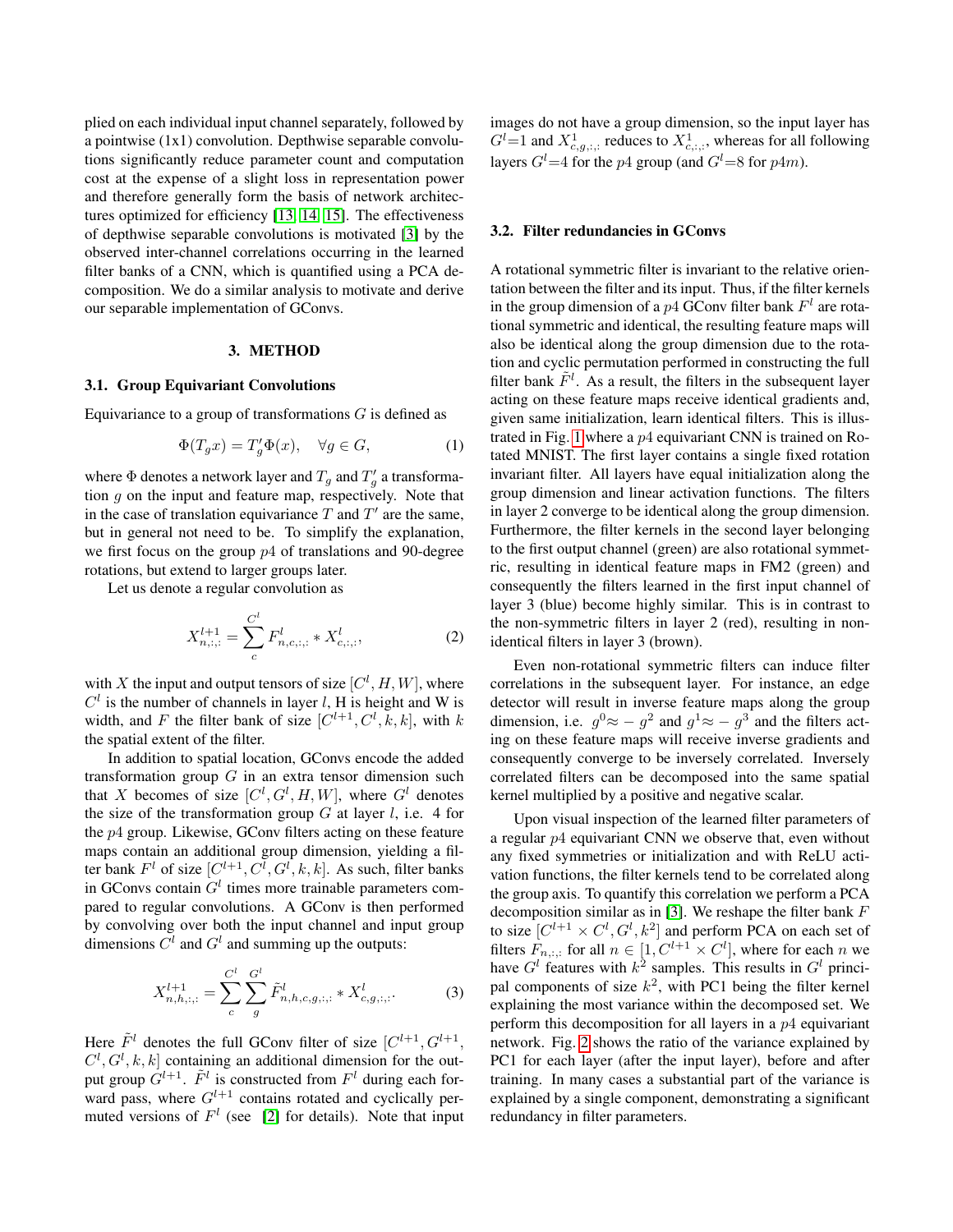<span id="page-2-0"></span>

Fig. 2: Ratio of variance explained by the first principal component when decomposing a filter kernel along the group dimension, before (blue) and after (red) training on Rotated MNIST. Redundancy in filter parameters increases as the network converges.

#### 3.3. Separable Group Equivariant Convolutions

To exploit the correlations in GConvs we decompose the filter bank  $F<sup>l</sup>$  into a 2D kernel K that is shared along the group dimension, and a pointwise component  $w$  which encodes the inter-group correlations:

$$
F_{n,c,g;;;}^{l} = K_{n,c;;;}^{l} \cdot w_{n,c,g}^{l}.
$$
 (4)

The full GConv filter bank is then constructed as

$$
\tilde{F}_{n,h,c,g;;,:}^{l} = T_h(K_{n,c,:,:}^{l}) \cdot \tilde{w}_{n,h,c,g}^{l},\tag{5}
$$

where  $T_h$  denotes the 2D transformation corresponding to output group channel h and  $\tilde{w}^l$  contains copies of  $w^l$  that are cyclically permuted along the input group dimension. A naive implementation would be to precompute  $F$  and perform a regular GConv as in Eq. [\(3\)](#page-1-0). Alternatively, for better computational efficiency we can substitute the filter decomposition in Eq. [\(5\)](#page-2-1) into the GConv in Eq. [\(3\)](#page-1-0) and rearrange as follows:

$$
X_{n,h,:,:}^{l+1} = \sum_{c}^{C^l} \sum_{g}^{G^l} X_{c,g,:,:}^l * \left( T_h(K_{n,c,:,:}^l) \cdot \tilde{w}_{n,h,c,g}^l \right) \tag{6}
$$

$$
= \sum_{c}^{C^{l}} \sum_{g}^{G^{l}} \left( X_{c,g,:,:}^{l} \cdot \tilde{w}_{n,h,c,g}^{l} \right) * T_{h}(K_{n,c,:,:}^{l}) \quad (7)
$$

$$
= \sum_{c}^{C^{l}} \tilde{X}_{n,h,c,:,:}^{l} * T_{h}(K_{n,c,:,:}^{l})
$$
\n(8)

with

$$
\tilde{X}_{n,h,c,:,:}^l = \sum_g^{G^l} \left( X_{c,g,:,:}^l \cdot \tilde{w}_{n,h,c,g}^l \right). \tag{9}
$$

Expanding the dimensions of  $\tilde{w}^l$  to  $[C^{l+1}, G^{l+1}, C^l, G^l, 1, 1]$ we can implement Eq. [\(9\)](#page-2-2) as a grouped  $1 \times 1$  convolution with  $C<sup>l</sup>$  groups, followed by a grouped spatial convolution with  $C^{l+1} \times G^{l+1}$  groups, as given in Eq. [\(8\)](#page-2-3). We refer to this separable GConv variants as  $q$ -GConv, denoting the summation variable in Eq. [\(9\)](#page-2-2).

Alternatively, we share the spatial kernel  $K$  along both the group and input channel dimension by decomposing  $F<sup>l</sup>$  as:

$$
F_{n,c,g,:,:}^{l} = K_{n,:,:}^{l} \cdot w_{n,c,g}^{l}, \qquad (10)
$$

$$
\tilde{F}_{n,h,c,g;;,:}^{l} = T_h(K_{n,:,:}^{l}) \cdot \tilde{w}_{n,h,c,g}^{l}.
$$
\n(11)

Substituting  $\tilde{F}^l$  in Eq. [\(3\)](#page-1-0) and rearranging yields

$$
X_{n,h,:,:}^{l+1} = \sum_{c}^{C^{l}} \sum_{g}^{G^{l}} X_{c,g,:,:}^{l} * (T_{h}(K_{n,:,:}^{l}) \cdot \tilde{w}_{n,h,c,g}^{l}) \tag{12}
$$

$$
= \sum_{c}^{C^{l}} \sum_{g}^{G^{l}} \left( X_{c,g;;;}^{l} \cdot \tilde{w}_{n,h,c,g}^{l} \right) * T_{h}(K_{n,:;}) \quad (13)
$$

<span id="page-2-5"></span>
$$
= \tilde{X}_{n,h; \, ; \, :}^{l} * T_{h}(K_{n, \, ; \, :}^{l}) \tag{14}
$$

<span id="page-2-1"></span>with

<span id="page-2-4"></span>
$$
\tilde{X}_{n,h,:,:}^l = \sum_{c}^{C^l} \sum_{g}^{G^l} \left( X_{c,g,:,:}^l \cdot \tilde{w}_{n,h,c,g}^l \right). \tag{15}
$$

This way the GConv essentially reduces to an inverse depth-wise separable convolution with Eq. [\(15\)](#page-2-4) being the pointwise and Eq. [\(14\)](#page-2-5) being the depthwise component. This variant is named *qc*-GConv after the summation variables in Eq. [\(15\)](#page-2-4).

While the q and  $qc$  decompositions may impose too stringent restrictions on the hypothesis space of the model, the improved parameter efficiency, as detailed in section [3.4,](#page-2-6) allows us to increase the network width given the same parameter budget resulting in better overall performance.

#### <span id="page-2-6"></span><span id="page-2-3"></span>3.4. Computation efficiency

<span id="page-2-2"></span>The decomposition of GConvs allows for a theoretically more efficient implementation, both in terms of the number of stored parameters and multiply-accumulate operations (MACs). As opposed to the  $[C^l \times G^l \times k^2 \times C^{l+1}]$  parameters in a GConv filter bank, g- and gc-GConvs require only  $[C^{l} \times C^{l+1} \times (G^{l} + k^{2})]$  and  $[C^{l+1} \times (C^{l} \times G^{l} + k^{2})],$ respectively. Similarly, a regular GConv layer performs  $[C^l \times G^l \times k^2 \times W \times H \times C^{l+1} \times G^{l+1}]$  MACs, whereas g- and  $gc$ -GConvs do only  $[C^l \times C^{l+1} \times G^{l+1} \times W \times H \times (G^l+k^2)]$ and  $[C^{l+1} \times G^{l+1} \times W \times H \times (C^l \times G^l + k^2)]$ , assuming 'same' padding. This translates to a reduction by a factor of  $\frac{1}{k^2} + \frac{1}{G^l}$  and  $\frac{1}{k^2} + \frac{1}{C^l \times G^l}$ , both in terms of parameters and MAC operations. The decrease in MACs comes at the cost of a larger GPU memory footprint due to the need of storing intermediate feature maps, as is generally the case for separable convolutions. Separable GConvs are therefore especially suitable for applications where the available processing power is the bottleneck as opposed to memory.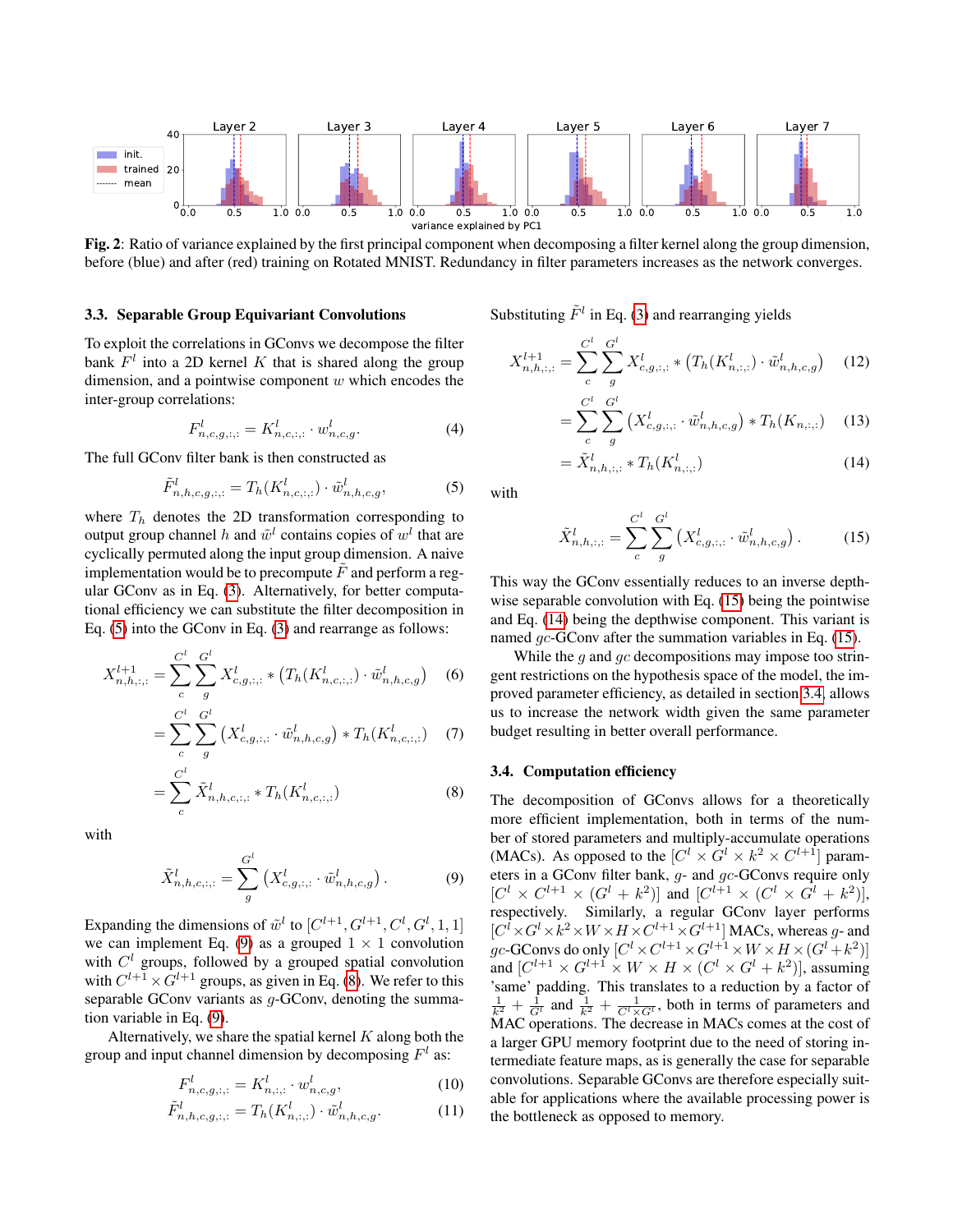<span id="page-3-0"></span>Table 1: Test error on Rotated MNIST - comparison with  $z2$ baseline and other  $p$ 4-equivariant methods. w denotes network width. Separable GConv architectures perform better compared to regular GConvs (upper part) and comparable to other equivariant methods (lower part).

| <b>Network</b>       | Test error       | w  | Param.  | <b>MACs</b>       |
|----------------------|------------------|----|---------|-------------------|
| <b>Z2CNN</b> [2]     | $5.20 \pm 0.110$ | 20 | 25.21 k | 2.98 M            |
| $c$ -Z2CNN           | $4.64 \pm 0.126$ | 57 | 25.60 k | 4.14 M            |
| <b>P4CNN</b> [2]     | $2.23 \pm 0.061$ | 10 | 24.81 k | 11.67 M           |
| $q$ -P4CNN [ours]    | $2.60 \pm 0.098$ | 10 | 8.91 k  | 4.37 M            |
| $gc$ -P4CNN[ours]    | $2.88 \pm 0.169$ | 10 | 3.42 k  | 1.80 <sub>M</sub> |
| $q$ -P4CNN [ours]    | $1.97 \pm 0.044$ | 17 | 25.26k  | 12.34 M           |
| gc-P4CNN [ours]      | $1.74 \pm 0.070$ | 30 | 24.64k  | 13.01 M           |
| SFCNN [6]            | $0.71 \pm 0.022$ |    |         |                   |
| <b>DREN</b> [17]     | 1.56             |    | 25k     |                   |
| $H-Met [18]$         | 1.69             |    | 33k     |                   |
| $\alpha$ -P4CNN [19] | $1.70 \pm 0.021$ | 10 | 73.13 k |                   |
| a-P4CNN [20]         | $2.06 \pm 0.043$ |    | 20.76 k |                   |

#### 4. EXPERIMENTS

#### 4.1. Rotated MNIST

We construct a  $g$ -separable (Eqs. [8](#page-2-3)[-9\)](#page-2-2) and  $gc$ -separable (Eqs. [14](#page-2-5)[-15\)](#page-2-4) version of the P4CNN architecture [\[2\]](#page-4-1) and evaluate on Rotated MNIST [\[16\]](#page-4-19). Rotated MNIST has 10 classes of randomly rotated handwritten digits with 12k train and 60k test samples. We set the width  $w$  of the  $q$ -P4CNN and gc-P4CNN networks such that the number of parameters are as close as possible to our Z2CNN and P4CNN baselines of 10 and 20 channels, respectively. We follow the training procedure of [\[2\]](#page-4-1) and successfully reproduced the results.

Table [1](#page-3-0) shows the test error averaged over 5 runs. Both *q*and gc-P4CNN significantly outperform the regular P4CNN architecture and perform comparably or better than other architectures with a similar parameter count. Both  $q$ - and gc-P4CNN also outperform a depthwise separable version of Z2CNN (c-Z2CNN), validating that GConvs are more efficiently decomposable than regular convolutions. Additionally, we evaluate data-efficiency in a reduced data setting. As Fig. [3a](#page-3-1) shows, both g- and gc-P4CNN consistently outperform P4CNN. Sharing the same 2D kernel in a GConv filter bank is thus a strong inductive bias and improves the model's sample efficiency. The test error as a function of number of parameters is also shown in Fig. [3b.](#page-3-1) Separable GConvs do better for all model capacities.

#### 4.2. CIFAR 10

Similarly, we perform a benchmark on the CIFAR10 dataset [\[21\]](#page-4-20) using a p4m equivariant version of ResNet44 as detailed in [\[2\]](#page-4-1). CIFAR 10+ denotes moderate data augmentation in-

<span id="page-3-1"></span>

Fig. 3: Test error on Rotated MNIST for varying training set (a) and model sizes (b). Architectures with separable GConvs perform consistently better.

<span id="page-3-2"></span>Table 2: Test error on CIFAR10 - comparison with other  $p4m$ -equivariant methods.  $qc$ - $p4m$ -ResNet44 performs best.

| <b>Network</b>                    | <b>CIFAR10</b> | CIFAR10+ Param. |       |
|-----------------------------------|----------------|-----------------|-------|
| $ResNet44^{\dagger}$ [2]          | 13.10          | 7.66            | 2.64M |
| $p4m$ -ResNet $44^{\ddagger}$ [2] | 8.06           | 5.78            | 2.62M |
| $\alpha_F$ -p4m-ResNet44 [19]     | 10.82          | 10.12           | 2.70M |
| $a-p4m$ -ResNet44 [20]            | 9.12           |                 | 2.63M |
| $q$ -p4m-ResNet44 [ours]          | 7.60           | 6.09            | 1.78M |
| $gc-p4m$ -ResNet44 [ours]         | 6.72           | 5.43            | 1.88M |

<sup>†‡</sup> Unable to reproduce results from [\[2\]](#page-4-1):  $9.45 / 5.61^{\dagger}$ , 6.46 / 4.94<sup>‡</sup>.

cluding random horizontal flips and random translations of up to 4 pixels. Our gc-p4m-ResNet44 outperforms all other methods using less parameters, as shown in Table [2.](#page-3-2) Also in a low data regime using only 20% of the training samples our  $qc$ -p4m architecture outperforms the regular p4m network with an error rate of 13.43% vs. 14.20%.

#### 5. DISCUSSION

Our method exploits naturally occurring symmetries in GConvs by explicit sharing of the same filter kernel along the group and input channel dimension using a pointwise and depthwise decomposition. Experiments show that imposing such restriction on the architecture only causes a minor performance drop while allowing to significantly reduce the network parameters. This in turn (i) improves data efficiency and (ii) allows to increase the network width for the same parameter budget resulting in better overall performance. Sharing the spatial kernel over only the group dimension  $(q)$  proves less effective than additionally sharing over input channels  $(gc)$  as the latter also efficiently exploits inter-channel correlations in the network. This allows to further increase the network width and thereby its representation power.